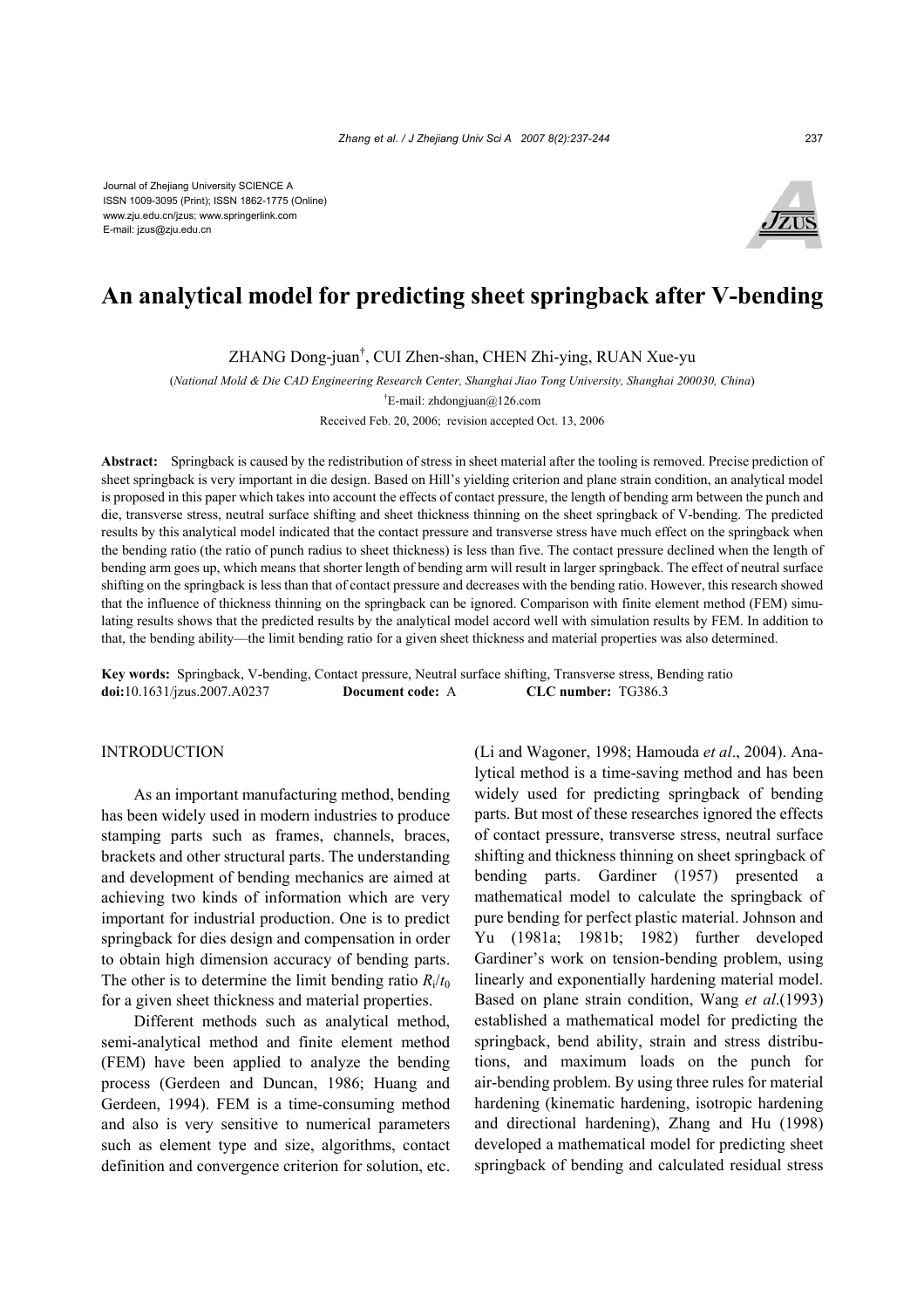distribution through thickness after springback. According to exponential hardening law and Von Mises yield criterion, Buranathiti and Cao (2004) proposed an analytical model for predicting springback after sheet straight flanging. However, since these researches ignored the effects of neutral surface shift and contact pressure between the sheet and die, they were limited to the springback problem of bending ratio  $R_i/t_0 \geq 5$ . For the bending ratio  $R_i/t_0 \geq 5$ , the effects of contact pressure, transverse stress, neutral surface shifting on sheet springback of bending are significant, with the analysis models which ignore them being inaccurate as the bending ratio decreases. Hill (1950) proposed a bending theory in which the effect of transverse stress was considered, but applied the ideal elastic-plastic material model, which cannot reflect the real material property. Chen (1962) extended Hill's work to exponential hardening model, but he ignored the effects of bending arm and contact pressure. Robinson (2000) estimated the errors introduced by the ignorance of transverse stress and concluded that the transverse stress was an important factor in the bending analysis. And the contact pressure is another factor ignored by previous analysis (Tekaslan *et al*., 2006; Tekiner, 2004). By using a simplified method in which the transverse stress of shell element is considered, Cho *et al*.(2002) concluded that transverse stress induced by contact pressure has much influence on the sheet metal forming and springback analysis.

An analytical model is proposed in this paper to predict the sheet springback of V-bending. This model is based on Hill's yielding criterion and plane strain condition, and takes into account contact pressure, transverse stress, neutral surface shifting and sheet thickness thinning. The effects of contact pressure, the length of bending arm between the punch and die, neutral surface shifting and sheet thickness thinning on sheet springback were studied. The predicted results by the analytical model were compared with FEM simulating results. And the calculation of bending ability—the limit bending ratio  $(R<sub>i</sub>/t<sub>0</sub>)$  for a given sheet metal thickness and material properties is also presented in this paper.

# ANALYSIS OF SHEET BENDING

The round corner of sheet V-bending can be

considered as bending under the actions of contact pressure *q* and bending moment *M* as shown in Fig.1. The following assumptions are applied: (1) The sheet is wide enough relative to its thickness. Therefore the strain in the width direction is zero; (2) Straight lines perpendicular to the neutral surface remain straight during the V-bending process; (3) Volume conservation is kept during V-bending process; (4) Bauschinger effect is neglected and only elastic deformation occurs during the unloading process.



**Fig.1 The scheme of sheet bending**

**Sheet thinning and neutral surface shifting after V-bending**

According to Assumptions (1) and (3), the area of sheet cross-section remains constant during V-bending process, that is:

$$
L_0 t_0 = (R_o^2 - R_i^2)\theta/2, \qquad (1)
$$

where  $L_0$ ,  $t_0$  are initial sheet length and thickness, respectively;  $\theta$  is the bending angle;  $R_i$ ,  $R_o$  are the radii of concave and convex surface.

Since the neutral layer length remains constant during V-bending, the radius of neutral surface  $R_n$  can be defined as:

$$
R_{n} = L_{0} / \theta. \tag{2}
$$

Substitution of Eq.(2) into Eq.(1) yields:

$$
R_{\rm m}/R_{\rm n} = t_0/t,\tag{3}
$$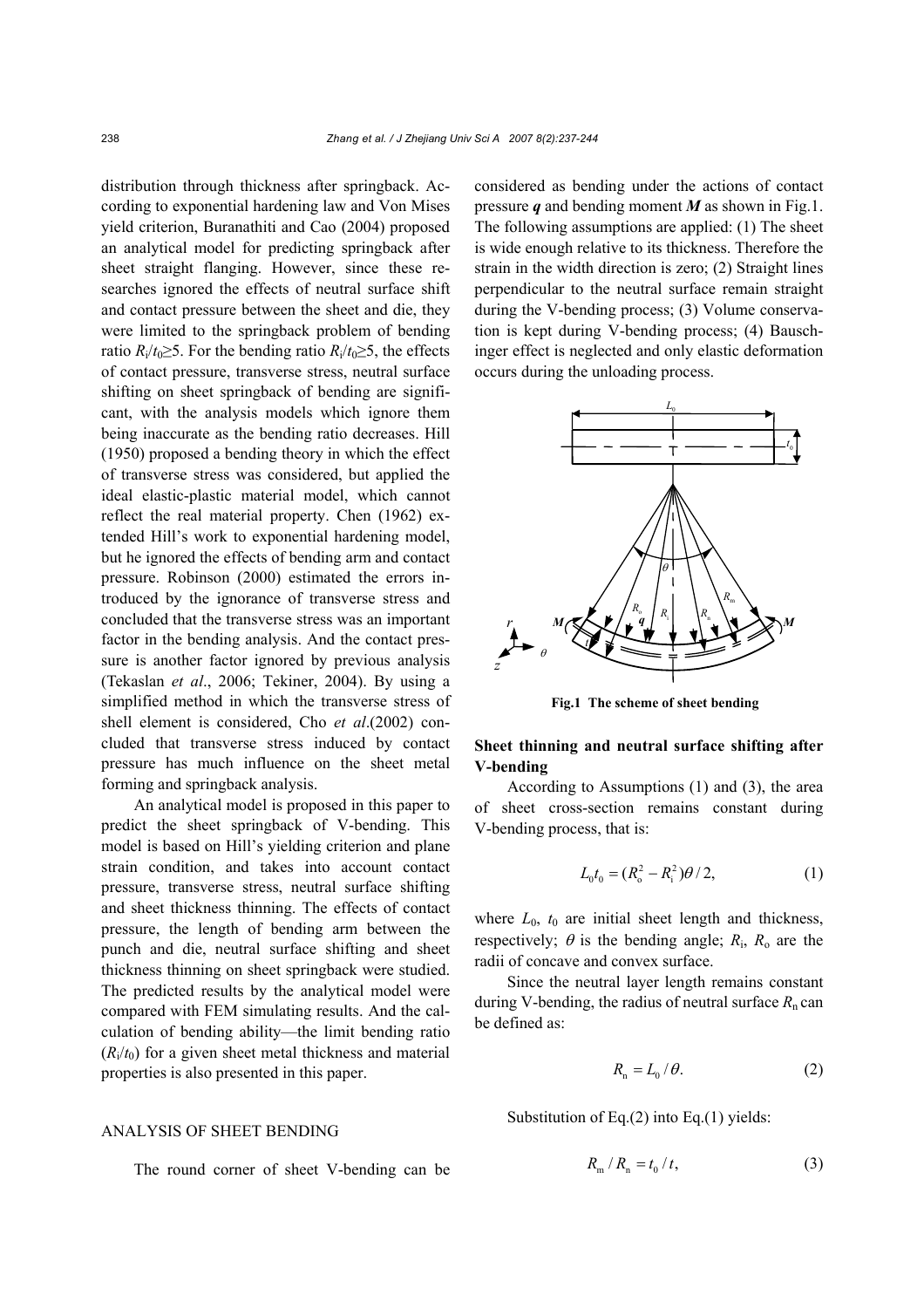where *t* is the sheet thickness after V-bending;  $R_m$  is the radius of middle surface and can be written as:

$$
R_{\rm m} = (R_{\rm i} + R_{\rm o})/2.
$$

Assuming the distribution of tangential strain through thickness is:

$$
\varepsilon_{\theta} = \begin{cases} (r - R_{\rm n}) / R_{\rm n}, & |r - R_{\rm n}| < c; \\ \ln(r / R_{\rm n}) = \ln(r / R_{\rm m}) + \ln(R_{\rm m} / R_{\rm n}), & |r - R_{\rm n}| \ge c, \\ (4) \end{cases}
$$

where  $\varepsilon_{\theta}$  is the tangential strain; *r* is the radius of the studied bending layer; *c* is half thickness of elastic region.

Substitution of Eq.(3) into Eq.(4) yields:

$$
\varepsilon_{\theta} = \begin{cases} (r - R_{\rm n}) / R_{\rm n}, & |r - R_{\rm n}| < c; \\ \ln(r / R_{\rm n}) = \ln(r / R_{\rm m}) + \ln(t_0 / t), & |r - R_{\rm n}| \ge c. \\ 5) \end{cases}
$$

It can be seen from Eq. $(5)$  that the tangential strain in the plastic region has two parts. One is bending strain under the condition that the sheet thickness is not changed. The other is unique strain through thickness caused by sheet thickness thinning.

Based on Hill's bending analysis with ideal elastic-plastic material, the neutral layer radius can be expressed as:

$$
R_{\rm n} = \sqrt{R_{\rm i} R_{\rm o}}.\tag{6}
$$

It means that the neutral surface does not coincide with the middle surface and shifts to the concave surface during V-bending.

From Eqs.(1), (2) and (6), a relationship of sheet thickness before and after V-bending can be established:

$$
4R_i(R_i + t)t_0^2 = (2R_i + t)^2 t^2.
$$
 (7)

The sheet thickness *t* can be solved from Eq.(7). Substituting  $t$  into Eqs.(1), (2) and (3) yields the values of  $\theta$ ,  $R_i$ ,  $R_o$  and  $R_n$ .

## **Calculation of stress, strain and bending moment**

According to Hill's quadratic yielding function,

for anisotropic sheets, the material yields when

$$
\varphi^2(\sigma_{ij}, \varepsilon_{ij})
$$
\n
$$
= \sigma_{\theta}^2 + \sigma_z^2 - \frac{2\overline{r}}{1 + \overline{r}} \sigma_{\theta} \sigma_z + \frac{2}{1 + \overline{r}} (\sigma_r^2 - \sigma_{\theta} \sigma_r - \sigma_z \sigma_r) - \overline{\sigma}^2
$$
\n
$$
= 0,
$$
\n(8)

where  $\sigma_{\beta}$ ,  $\sigma_{\overline{z}}$ ,  $\sigma_{\overline{r}}$  are the tangential, width and transverse stresses, respectively;  $\bar{\sigma}$ ,  $\bar{\epsilon}$  are equivalent stress and strain;  $\overline{r}$  is the transverse anisotropy coefficient; *φ* is yielding function.

Because the plastic strain in transverse direction  $\epsilon_z^{\rm p}$ =0, so that

$$
d\boldsymbol{\varepsilon}_{z}^{p}=d\lambda\frac{\partial\varphi}{\partial\boldsymbol{\sigma}_{z}}=0.
$$

Combined with Eq.(8),  $\sigma$ <sub>z</sub> can be expressed as:

$$
\boldsymbol{\sigma}_z = (\overline{r}\boldsymbol{\sigma}_\theta + \boldsymbol{\sigma}_r)/(1+\overline{r}),\tag{9}
$$

where  $d\lambda$  is a coefficient relative to a material hardening rule (Wang and Shao, 1997).

Substitution of Eq.(9) into Eq.(8) yields:

$$
\bar{\sigma} = \frac{\sqrt{1+2r}}{1+\bar{r}} \left| \sigma_{\theta} - \sigma_{r} \right| = \begin{cases} (\sigma_{\theta} - \sigma_{r})/f, R_{n} + c \leq r \leq R_{o}; \\ (\sigma_{r} - \sigma_{\theta})/f, R_{i} \leq r \leq R_{n} - c. \end{cases}
$$
\n(10)

From plastic work formulation, the equivalent strain is:

$$
\overline{\mathbf{\varepsilon}} = \begin{cases} f \mathbf{\varepsilon}_{\theta}, & R_{n} + c \leq r \leq R_{o}; \\ -f \mathbf{\varepsilon}_{\theta}, & R_{i} \leq r \leq R_{n} - c, \end{cases}
$$
 (11)

where  $f = (1 + \overline{r}) / \sqrt{1 + 2\overline{r}}$ , which is related to the transverse anisotropy in plane strain condition.

Assuming that the plastic region material follows exponential strain hardening law, namely:

$$
\bar{\boldsymbol{\sigma}} = k(\boldsymbol{\varepsilon}_0 + \bar{\boldsymbol{\varepsilon}})^n, \qquad (12)
$$

where  $k$ , *n* are the hardening coefficient and exponent;  $\varepsilon_0$  is the initial strain.

Substitution of Eqs.(11) and (12) into Eq.(10)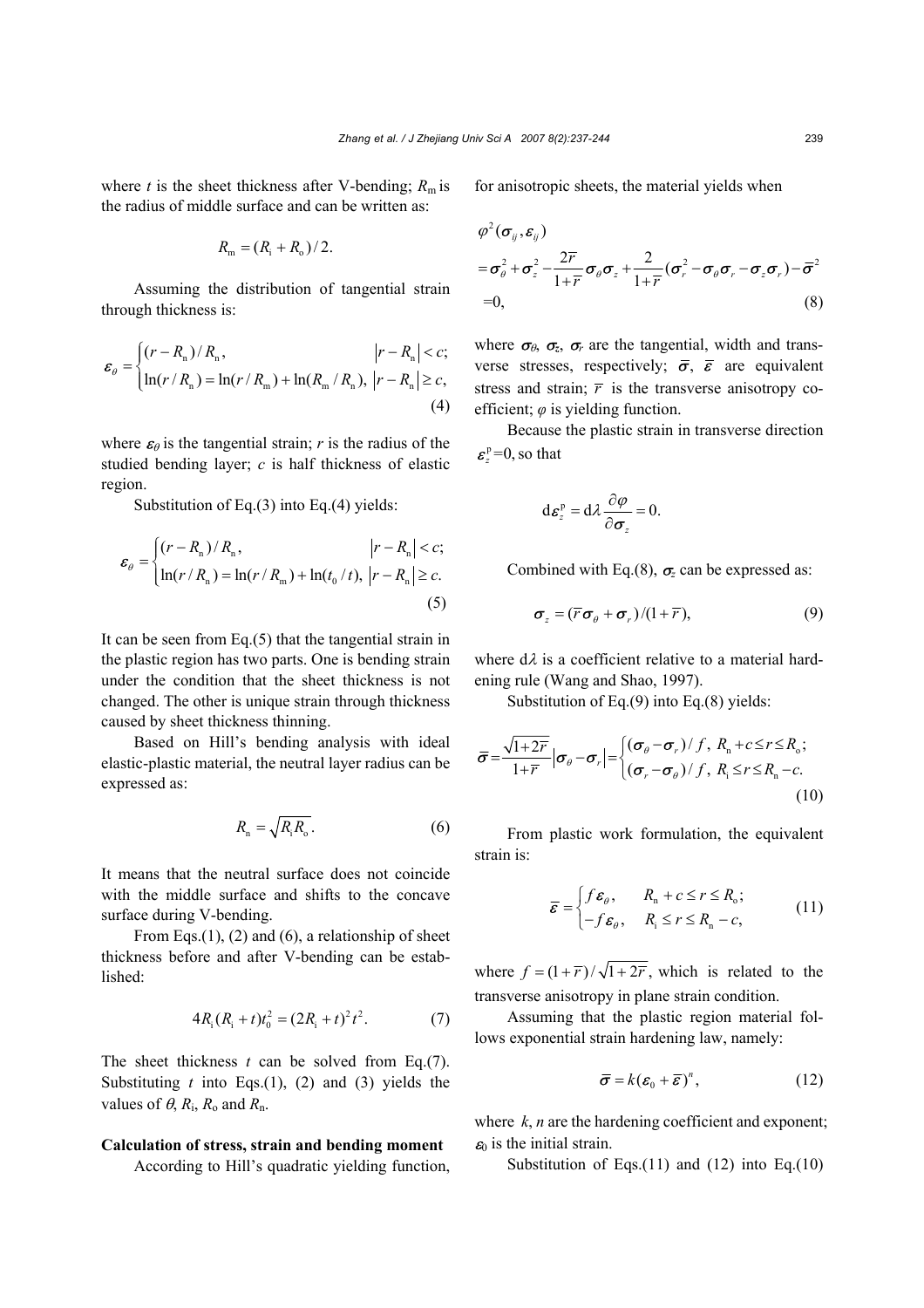yields:

$$
\boldsymbol{\sigma}_{\theta} - \boldsymbol{\sigma}_{r} = \begin{cases} f k \left( \boldsymbol{\varepsilon}_{0} + f \ln(r/R_{\rm n}) \right)^{n}, & R_{\rm n} + c \leq r \leq R_{\rm o}; \\ -f k \left( \boldsymbol{\varepsilon}_{0} - f \ln(r/R_{\rm n}) \right)^{n}, & R_{\rm i} \leq r \leq R_{\rm n} - c. \end{cases}
$$
(13)

For the layer of bending radius equaling to  $R_n+c$ , the sheet metal was just yielded:

$$
k\left(\boldsymbol{\varepsilon}_0 + f \ln \frac{R_{\rm n} + c}{R_{\rm n}}\right)^n = \boldsymbol{\overline{\sigma}}_{\rm s}.
$$

where  $\bar{\sigma}_{s}$  is the initial yielding stress, and *c* can be solved from the above equation.

Then the transverse stress in this layer can be expressed as:

$$
\boldsymbol{\sigma}_r = \boldsymbol{\sigma}_\theta - f k \left( \boldsymbol{\varepsilon}_0 + f \ln \frac{R_{\rm n} + c}{R_{\rm n}} \right)^n, \qquad (14)
$$

If the elastic region material follows Hooke's law, the tangential stress in just yielding layer can be written as follows:

$$
\boldsymbol{\sigma}_{\theta} = \frac{E}{1 - v^2} \frac{c}{R_n} + \frac{v}{1 - v} \boldsymbol{\sigma}_r.
$$
 (15)

Substitution of Eq.(15) into Eq.(14) yields:

$$
\sigma_r = \frac{E}{(1+v)(1-2v)} \frac{c}{R_n} - \frac{1-v}{1-2v} f k \left( \varepsilon_0 + f \ln \frac{R_n + c}{R_n} \right)^n.
$$
\n(16)

Assuming that  $\sigma_r$  is constant in the elastic region, the distribution of tangential stress  $\sigma_{\theta}$  through thickness in *R*n−*c*≤*r*≤*R*n+*c* region can be expressed as:

$$
\sigma_{\theta} = E_1 \frac{r - R_n}{R_n} + E_1 \frac{v}{1 - 2v} \frac{c}{R_n}
$$
  
 
$$
- \frac{v}{1 - 2v} f k \left( \varepsilon_0 + f \ln \frac{R_n + c}{R_n} \right)^n, \qquad (17)
$$

where  $\nu$  is Poisson's ratio; *E*, *E*<sub>1</sub> are the Young's modulus and the corresponding Young's modulus in plane strain condition  $(E/(1-\nu^2))$  respectively.

The stress equilibrium equation during V-bending progress is:

$$
\frac{\mathrm{d}\sigma_r}{\mathrm{d}r} = \frac{\sigma_\theta - \sigma_r}{r}.\tag{18}
$$

Substituting Eq.(13) into Eq.(18) and integrating, according to the boundary conditions of  $\sigma_r = -q$  at  $r=R_i$ and  $\sigma_r = 0$  at  $r = R_0$ , the distributions of  $\sigma_r$  and  $\sigma_\theta$  in plastic region are defined as follows:

(1) For  $R_n + c \leq r \leq R_0$ ,

$$
\begin{cases}\n\sigma_r = \frac{k}{n+1} \left( \varepsilon_0 + f \ln \frac{r}{R_n} \right)^{n+1} - \frac{k}{n+1} \left( \varepsilon_0 + f \ln \frac{R_0}{R_n} \right)^{n+1}, \\
\sigma_\theta = \sigma_r + f k \left( \varepsilon_0 + f \ln \frac{r}{R_n} \right)^n .\n\end{cases}
$$
\n(2) For  $R_i \le r \le R_n - c$ ,\n
$$
\begin{cases}\n\sigma_r = \frac{k}{n+1} \left( \varepsilon_0 - f \ln \frac{r}{R_n} \right)^{n+1} - \frac{k}{n+1} \left( \varepsilon_0 - f \ln \frac{R_i}{R_n} \right)^{n+1} - q,
$$

$$
\begin{vmatrix} \sigma_r = \frac{r}{n+1} \left( \frac{\mathbf{E}_0 - f \ln \frac{r}{R_n}}{\mathbf{E}_0} \right) & -\frac{r}{n+1} \left( \frac{\mathbf{E}_0 - f \ln \frac{r}{R_n}}{\mathbf{E}_0} \right) & -\frac{q}{R_n} \end{vmatrix}
$$
\n
$$
\sigma_\theta = \sigma_r - \frac{f}{R} \left( \frac{\mathbf{E}_0 - f \ln \frac{r}{R_n}}{\mathbf{E}_0} \right)^n.
$$
\n(19)

The bending moment is:

$$
M = M_{\rm e} + M_{\rm p},\tag{20}
$$

where  $M_e$  is elastic moment and  $M_p$  plastic moment, which can be calculated as:

$$
\boldsymbol{M}_{\rm e} = \int_{R_{\rm n}-c}^{R_{\rm n}+c} (\boldsymbol{\sigma}_{\theta} - \boldsymbol{\sigma}_{\rm m}) (r - R_{\rm m}) \mathrm{d}r, \tag{21}
$$

$$
M_{\rm p} = \int_{R_{\rm n}+c}^{R_{\rm 0}} (\sigma_{\theta} - \sigma_{\rm m}) (r - R_{\rm m}) \mathrm{d}r + \int_{R_{\rm i}}^{R_{\rm n}-c} (\sigma_{\theta} - \sigma_{\rm m}) (r - R_{\rm m}) \mathrm{d}r, \tag{22}
$$

where  $\sigma_{\rm m}$  is the tangential stress in sheet middle surface.

#### **Calculation of contact pressure**

Assuming that the V-bending arm remains straight before and after springback, the pressure acting on it can be ignored. Because of the symmetry of the V-bending part, one-half model is analyzed.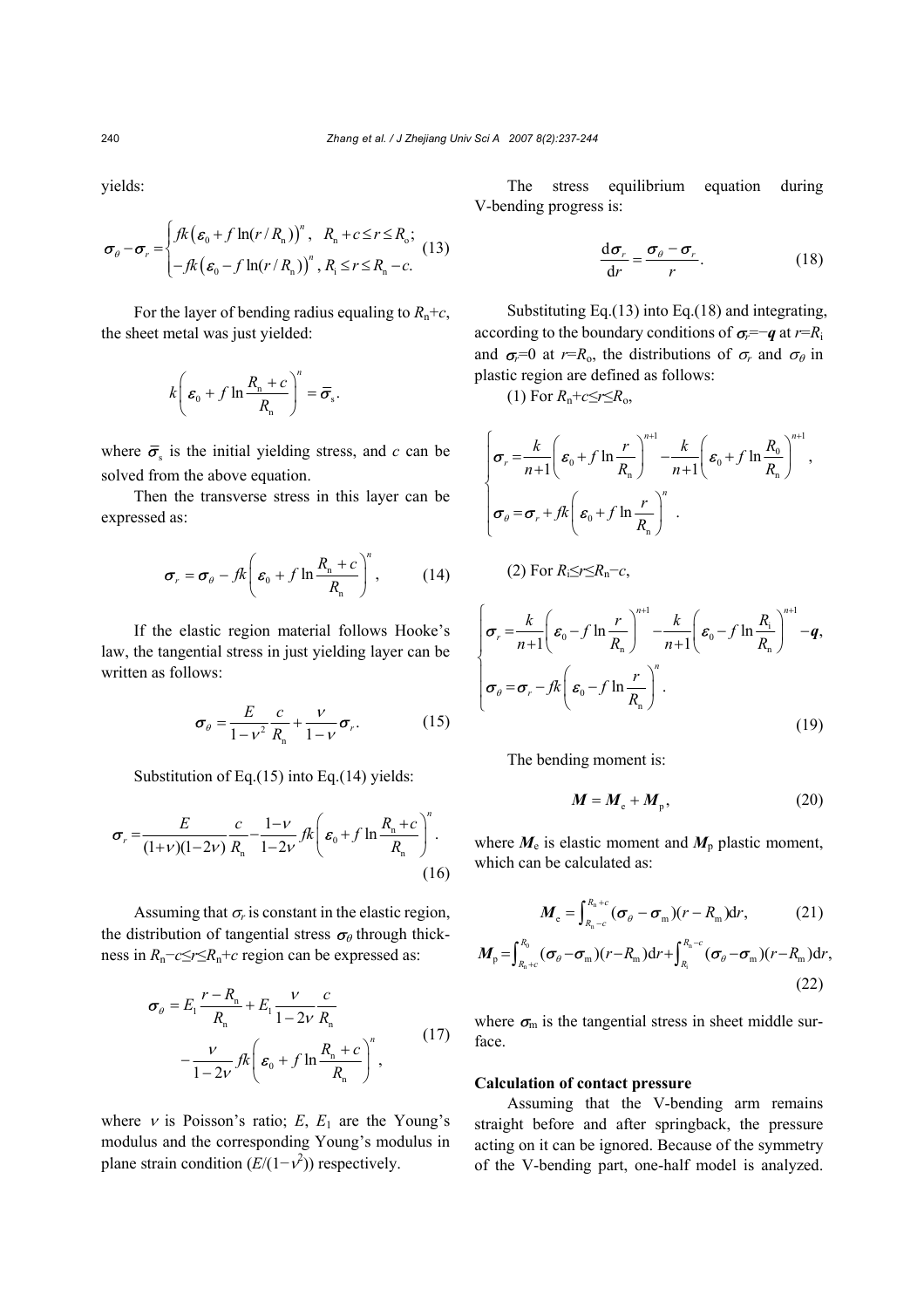And the force applied on the V-bending part during forming is shown in Fig.2a, where point *c* is support point. Fig.2b shows the moment equilibrium at support point *b*. The reaction force *N* at point *c* can be solved as:

$$
N = M_b / L, \tag{23}
$$

where  $M_b$  is the bending moment at cross-section  $b$ ;  $L$ is the length of bending arm between the punch and die.



**Fig.2 The moment equilibrium scheme of sheet Vbending. (a) Moment equilibrium at support point** *a***; (b) Moment equilibrium at support point** *b*

The moment equilibrium at support point *a* as shown in Fig.2a can be expressed as:

$$
M_a + M_q = M_N, \qquad (24)
$$

where  $M_a$  is the bending moment at cross-section  $a$ ;  $M_N$ ,  $M_q$  are the moments caused by reaction force N and contact pressure  $q$ , which are calculated as follows:

$$
M_N = N(L + R_n \sin \theta), \tag{25}
$$

$$
M_q = \int_0^\theta R_n \sin \phi \cdot q \cdot R_n d\phi. \tag{26}
$$

Assuming that the contact pressure along the bending surface *ab* follows linear distribution:

$$
q = q_0 \frac{\widehat{ab} - x}{\widehat{ab}} = q_0 \frac{\theta - \phi}{\theta}.
$$
 (27)

Substitution of Eq.(27) into Eq.(26) yields:

$$
\boldsymbol{M}_q = \int_0^\theta R_n \sin \phi \cdot \boldsymbol{q}_0 \frac{\theta - \phi}{\theta} \cdot R_n d\phi = \frac{\boldsymbol{q}_0 R_n^2}{\theta} (-\sin \theta + \theta),
$$

The distribution of contact pressure *q* along  $\widehat{ab}$  can be resolved by combining Eqs.(19), (20) and (24).

#### **Calculation of springback**

The non-uniform distribution of stress through sheet thickness during forming process will change the part profile and cause springback when the loading is removed. Assuming that the arm of V-bending is straight before and after springback, its springback can be ignored. Therefore the springback of sheet V-bending occurs only in the region of the bottom round corner. Since the distribution of contact pressure and bending moment  $M(\alpha)$  along the bending surface has been solved, the springback angle of sheet V-bending is:

$$
\Delta \theta = 2 \int_0^{\theta} \frac{M(\alpha)}{E_1 I} R_n \, \mathrm{d}\alpha, \tag{28}
$$

where  $I$  is inertia moment of cross-section per unit width.

#### **Limit bending ratio**

The sheet bending ability is restricted by the material strain limit  $(\bar{\epsilon}_{\text{lim}})$ . Cracks will occur when the tensile strain on the outer layer of sheet reaches the strain limit. According to Eqs.(4) and (11), the tensile strain on the outer layer  $\epsilon_{\theta_0}$  is:

$$
\varepsilon_{\theta_0} = \ln \frac{R_{\text{o}}}{R_{\text{n}}} = \ln \frac{R_{\text{o}}}{\sqrt{R_{\text{o}} R_{\text{i}}}} = \frac{1}{2} \ln \left( 1 + \frac{t}{R_{\text{i}}} \right) \le \frac{1}{2} \ln \left( 1 + \frac{t_0}{R_{\text{i}}} \right) \le \frac{\overline{\varepsilon}_{\text{lim}}}{f}.
$$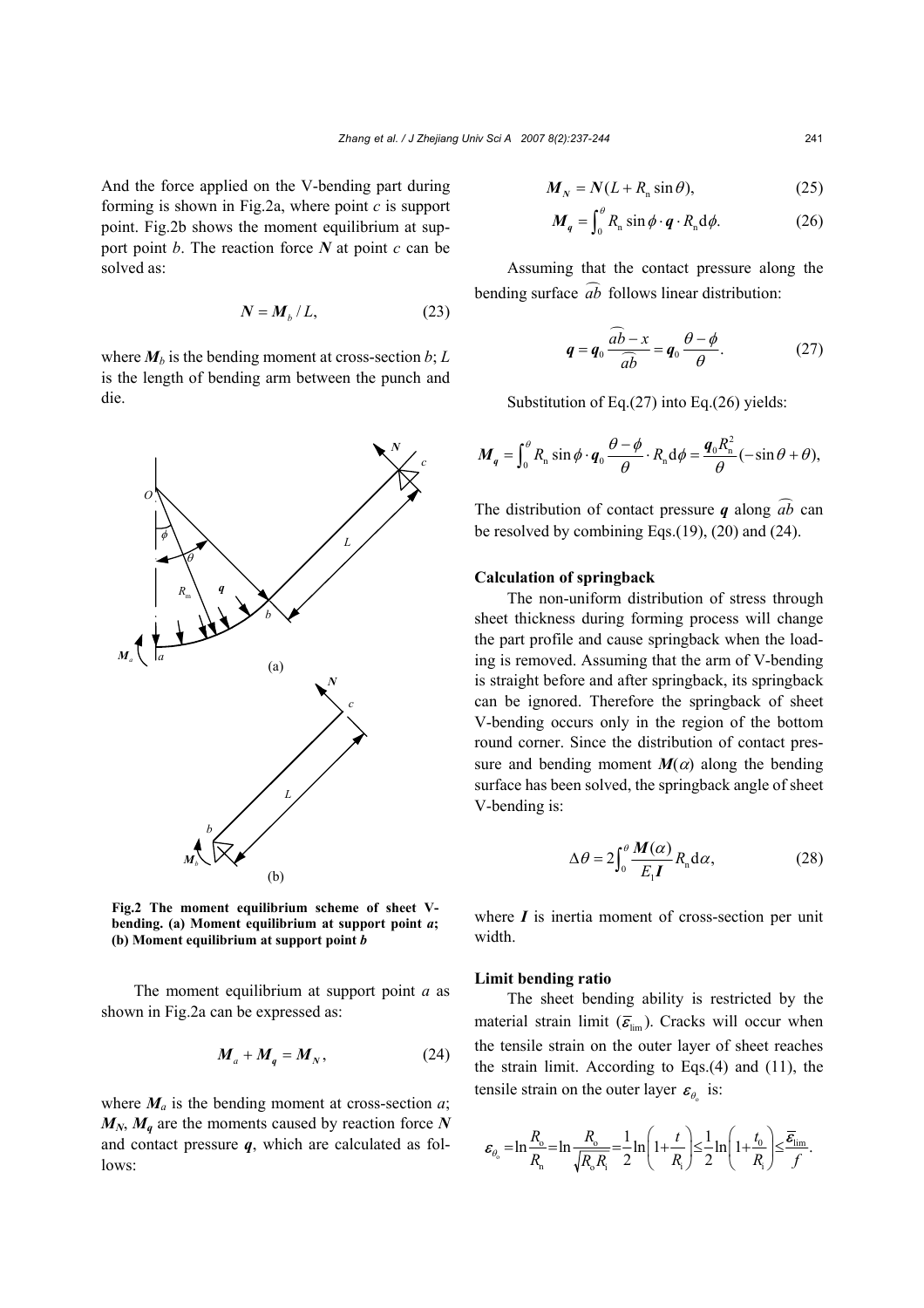Therefore the limit bending ability  $(R_i/t_0)_{\text{lim}}$  can be calculated as:

$$
(R_{i}/t_{0})_{\text{lim}} = (e^{2\overline{\mathbf{g}}_{\text{lim}}/f} - 1)^{-1}.
$$
 (29)

## RESULTS AND DISCUSSIONS

The profile of sheet V-bending studied in this work is shown in Fig.3. The angles of the two side arms before and after springback are  $\theta$  and  $\theta'$  respectively, as shown in Fig.4. The bending angle  $\theta$  is 90°. The material is an aluminum alloy (Al6111-T4), of which *E* is 70.5 GPa, ν is 0.346, *YS* is 194.1 MPa, *K* is 550.4 MPa, *n* is 0.223,  $t_0$  is 1 mm,  $\overline{r}$  is 0.894 and  $\overline{\mathbf{\varepsilon}}_{\text{lim}}$ is 0.4 respectively. The limit bending ability  $(R_i/t_0)_{\text{lim}}$ is 0.9762. Therefore the radii of punch  $(R<sub>i</sub>)$  applied in this paper are  $1, 2, 3, 4, 5, 8, 10$  mm, respectively.



**Fig.3 The benchmark scheme of sheet V-bending**



**Fig.4 Angle measurement of sheet V-bending before and after springback**

The effect of contact pressure on sheet springback of V-bending is summarized in Table 1 assuming that the length of the bending arm between the punch and die equals half of the punch radius. It can be seen from Table 1 that the relative error obtained by considering and without considering contact pressure decreases rapidly with increasing bending ratio  $(R_i/t_0)$ . Only when the bending ratio is smaller than 5, the contact pressure has much effect on the sheet springback of V-bending. However for bending ratio  $R_i/t_0 \geq 5$ , its effect can be ignored.

**Table 1 The effect of contact pressure on sheet springback of V-bending** 

| $R_i/t_0$      | $\Delta\theta_{\rm cp}^{\;\;*}$ (°) | $\Delta \theta_{\rm cp}^{**}$ (°) | Relative error $(\% )$ |
|----------------|-------------------------------------|-----------------------------------|------------------------|
| 1              | 2.2603                              | 3.0555                            | 26.025                 |
| $\overline{c}$ | 3.3902                              | 3.8719                            | 12.441                 |
| 3              | 4.4108                              | 4.7411                            | 6.967                  |
| $\overline{4}$ | 5.3649                              | 5.6103                            | 4.374                  |
| 5              | 6.2717                              | 6.4642                            | 2.978                  |
| 8              | 8.7974                              | 8.9107                            | 1.272                  |
| 10             | 10.3669                             | 10.4547                           | 0.840                  |

 $\Delta \theta_{cp}^*$ : Springback angle without considering contact pressure *q*;  $\Delta \theta_{\rm c}$ <sup>\*\*</sup>: Springback angle of the analysis model proposed in this paper  $(L=0.5R_i)$ 

Fig.5a and Fig.5b show the effect of bending arm length between the punch and die on contact pressure and on sheet springback of V-bending, respectively. It can be seen from Fig.5a that the shorter the bending arm length is, the larger the contact pressure is, and the more is the sheet springback since larger bending arm means less plastic deformation and should result in larger springback. And when the bending ratio is smaller than 5, the effect of bending arm length on sheet springback is prominent.

Fig.6 shows the relationship between the ratio of relative shifting amount of neutral surface to sheet thickness  $(R_m-R_n)/t$  and bending ratio  $R_i/t_0$ . Table 2 gives the effect of neutral surface shifting on sheet springback of V-bending when the length of bending arm equals half of punch radius. It can be concluded that the effect of neutral surface shifting on sheet springback decreases rapidly when the bending ratio increases. And its effect is less than that of contact pressure.

Assuming that the length of the bending arm equals half of punch radius, Table 3 shows the effect of thickness thinning on sheet springback of V-bending. Table 3 indicates that ignoring of thickness thinning has little influence on sheet springback of V-bending.

When the length of the bending arm between the punch and die equals 1.6*R*i, the predicting results of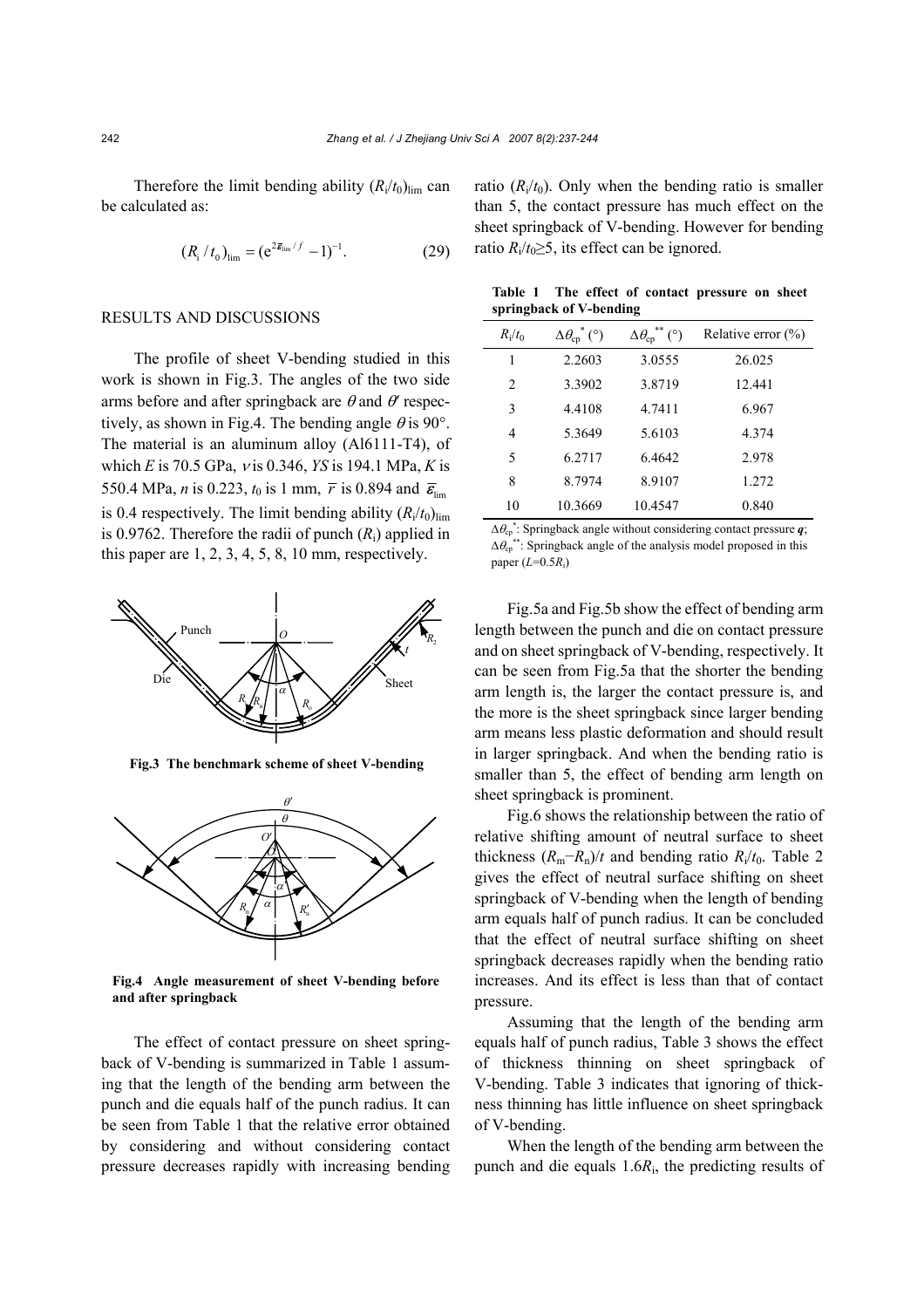

**Fig.5 The effect of bending arm length on contact pressure (a) and on sheet springback of V-bending (b)**



**Fig.6** The relationship between  $(R_m - R_n)/t$  and  $R_i/t_0$ 

sheet V-bending springback by the analytical model proposed in this paper were also compared with FEM simulating results shown in Table 4. The FEM simulation was done by ABAQUS/Standard solver. In view of the simulation result's consistency with the analytical model, the plane strain element CPE4R and exponent hardening material model were applied to the simulation. The enhancing control method of

**Table 2 The effect of neutral surface shifting on sheet springback of V-bending** 

| $R_i/t_0$                     | $^{\circ}$ (°)<br>$\Delta \theta_{\rm nss}$ | **<br>$(^\circ)$<br>$\Delta \theta_{\rm nss}$ | Relative error $(\%)$ |
|-------------------------------|---------------------------------------------|-----------------------------------------------|-----------------------|
| 1                             | 3.3169                                      | 3.0555                                        | 8.560                 |
| $\mathfrak{D}_{\mathfrak{p}}$ | 3.9867                                      | 3.8719                                        | 2.960                 |
| 3                             | 4.8140                                      | 4.7411                                        | 1.540                 |
| 4                             | 5.6622                                      | 5.6103                                        | 0.925                 |
| 5                             | 6.5041                                      | 6.4642                                        | 0.617                 |
| 8                             | 8.9334                                      | 8.9107                                        | 0.254                 |
| 10                            | 10.4719                                     | 10.4547                                       | 0.164                 |
|                               |                                             |                                               |                       |

 $\Delta \theta_{\text{ns}}^*$ : Springback angle without considering neutral surface shifting;  $\Delta\theta_{\text{nss}}^{**}$ : Springback angle of the analysis model proposed in this paper (*L*=0.5*R*i)

**Table 3 The effect of thickness thinning on sheet springback of V-bending** 

| $R_i/t_0$      | $\Delta \theta_{\rm tt}^*$ (°) | **<br>$(^\circ)$<br>$\Delta \theta_{\rm tr}$ | Relative error $(\% )$ |
|----------------|--------------------------------|----------------------------------------------|------------------------|
| 1              | 3.0107                         | 3.0555                                       | 1.4460                 |
| $\overline{c}$ | 3.8371                         | 3.8719                                       | 0.8990                 |
| 3              | 4.7141                         | 4.7411                                       | 0.5690                 |
| 4              | 5.5889                         | 5.6103                                       | 0.3810                 |
| 5              | 6.4467                         | 6.4642                                       | 0.2710                 |
| 8              | 8.8998                         | 8.9107                                       | 0.1223                 |
| 10             | 10.4461                        | 10.4547                                      | 0.0820                 |

 $\Delta \theta_{\text{tt}}^*$ : Springback angle without considering thickness thinning;  $\Delta \theta_{\text{tt}}^{**}$ : Springback angle of the analysis model proposed in this paper  $(L=0.5R_i)$ 

**Table 4 Comparison of sheet V-bending springback between the analytical model and FEM** 

| $R_i/t_0$      | $\Delta \theta_{\rm am}$ (°) | $\Delta\theta_{\rm FEM}$ (°) |
|----------------|------------------------------|------------------------------|
| 1              | 2.5125                       | 2.6259                       |
| $\overline{c}$ | 3.5412                       | 3.6578                       |
| 3              | 4.5142                       | 4.5700                       |
| 4              | 5.4418                       | 5.5219                       |
| 5              | 6.3322                       | 6.5024                       |
| 8              | 8.8337                       | 9.0125                       |
| 10             | 10.3955                      | 10.5424                      |

 $\Delta \theta_{\text{am}}$ : Springback angle of the analysis model proposed in this paper ( $L=1.6R_i$ );  $\Delta\theta_{\text{FEM}}$ : Springback angle of FEM

hourglass energy in ABAQUS is used to reduce the effect of hourglass energy on sheet springback. To increase the predicted accuracy, eight plane strain elements CPE4R were applied in the thickness direction to simulate the forming and springback of sheet U-bending. Table 4 indicates that the predicted results by the analytical model are in good agreement with the FEM simulating data.